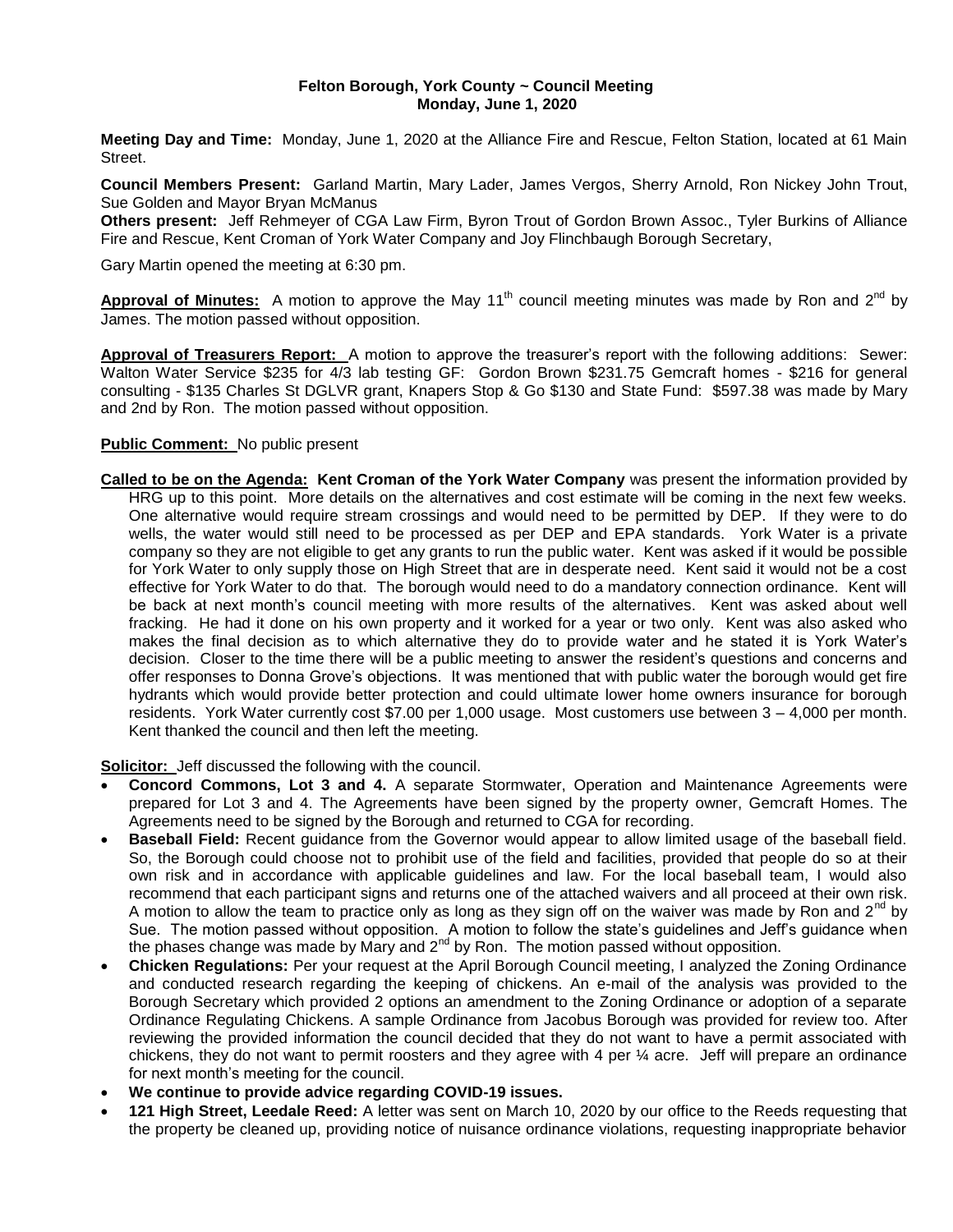to cease, and acknowledging contact with a Borough representative. A copy of the letter was provided to the Borough Secretary. We have been advised by the Borough Secretary that the matter has been put on hold for a couple of months due to the COVID-19 Pandemic. We are ready to assist upon request.

- **Municipal Night at the Ballgame/Rescheduled:** Save the date. August 21, 2020.
- **Resolution for support of local businesses affect by the Covid-**19: Jeff said that some municipalities have passed resolution that they support local businesses that are doing what they have to do to survive this time and possibly going against the governor's orders. After discussion the council decided that they will not do a resolution because we don't have businesses that have really been affected.

### **Engineer-** Byron Trout of Gordon Brown & Associates

- **Charles Street is ready to go and should be able to start soon.**
- **Act 537 Special Study –** everything should be finalized this week. Byron just needs to contact York Water for some information

# **Alliance Fire & Rescue:**

- **Fire Reports –** Tyler Burkins provided the fire reports to the council. There were a total of 88 calls in May of which 2 were medical calls in the borough
- **Meat and Seafood Bingo** for June has been cancelled
- **Felton Day** has been reschedule to Oct. 10<sup>th</sup> and will be held at the Fireside at the Fiddler's

# **Codes Enforcement:**

- CCIS will be filing a citation against 64 Main Street due to nothing having been done on the porch repair.
- Joy will be in contact with The Reeds this week in regards to their property
- Letter was sent in regard to the chickens that were on the borough property. They have now been contained.
- Ron asked if we should look into hiring a Codes Enforcement officer that is going to go out to the properties that are having issues. Joy will get prices for next month's meeting
- Grass at 70 High Street is very high. Joy saw it and will be sending out a letter this week

# **Old Business:**

- **Amendment to Zoning** Chickens was discussed earlier.
- **Baseball team** was discussed earlier.
- **Concord Commons** Gemcraft Homes will be building 2 new homes on Sechrist Flat Road.
- **Public Water** Information was discussed earlier.
- **Street Signs** Joy has put in an order for street signs and also a quote to have them installed. Joy will check with Billy at Templeton's to see if he is interested in installing them but he was not able to do the storm drains so we might have to have DE Gemmil install them.

### **New Business:**

- **Ambulance Report –** there were 2 calls in the borough in March and 2 in April also.
- **CARES Act funding available in the fall – Water Street to Moore Lane** There is a possibility that there will be funding available for shovel ready projects in the fall under the CARES act. We will keep an eye out for road construction money as well as grant money that could possibly be used to help home owners connect to public water.
- **Volunteer Fire Credits –** so far 2 volunteers have requested the Borough Taxes rebate for a total of \$154.56 and 2 have claimed Earned Income for a total \$593

### **Comments from Council**

- **John** mentioned that flat at the gazebo needs fixed. Tyler with the fire company is going to take care of it and also put up a new on at the ball field too. John also mentioned that his brother took care of all the weed spraying around the ball field and also did some tree trimming.
- **Sherry** asked about those getting letters in the borough in regards to complaints and how that works
- **Gary** mentioned that there is a home on High Street that may be pumping their septic into the creek. Joy will contact our SEO, South Penn Codes Consultants tomorrow.